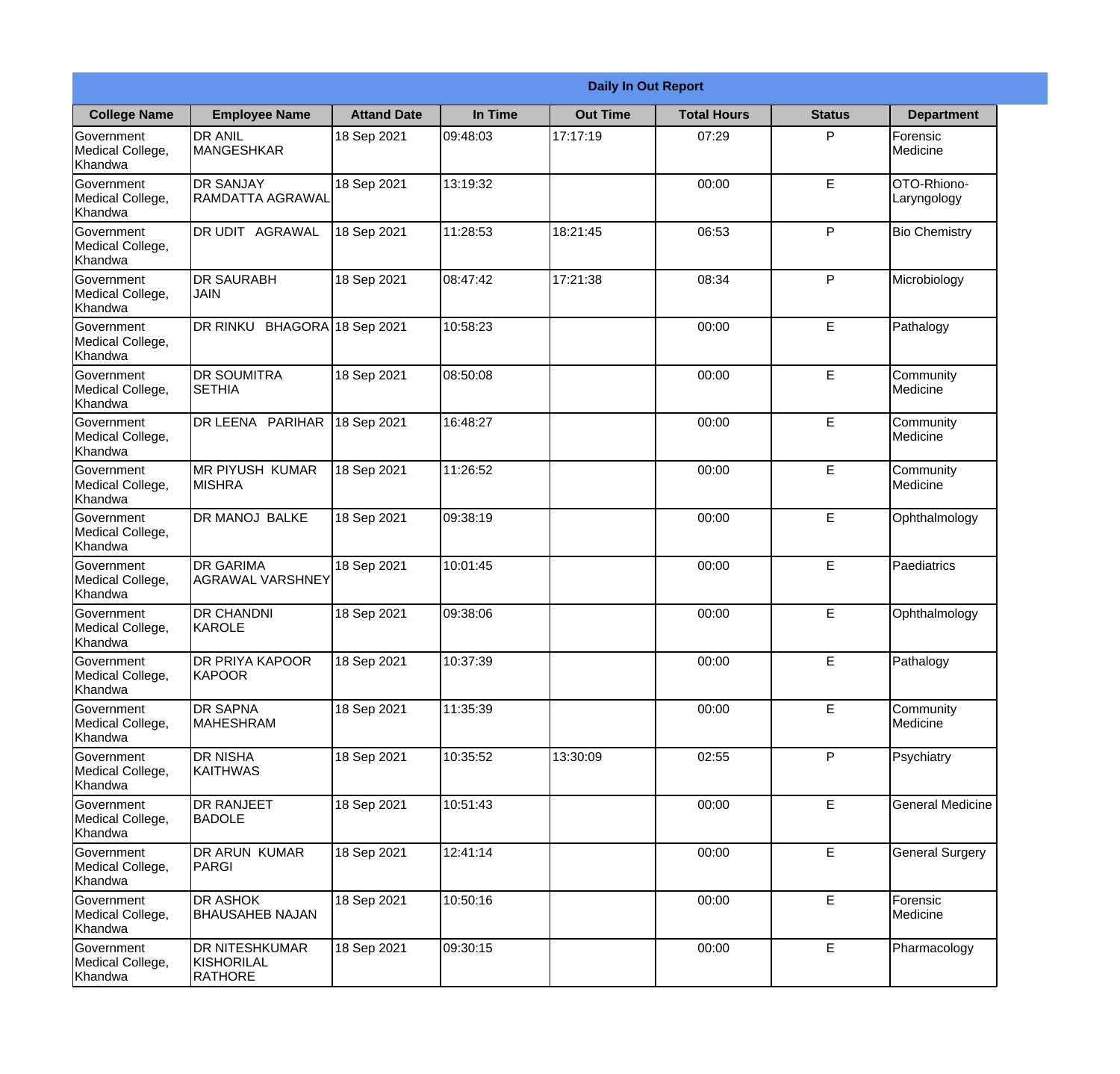| <b>Designation</b>                  | <b>Category</b> |
|-------------------------------------|-----------------|
| Assistant Professor   Para Clinical |                 |
| Professor                           | Clinical        |
| Associate Professor Non Clinical    |                 |
| Associate Professor Para Clinical   |                 |
| Assistant Professor   Para Clinical |                 |
| Assistant Professor   Para Clinical |                 |
| Assistant Professor   Para Clinical |                 |
| Statistician                        | Para Clinical   |
| Assistant Professor   Clinical      |                 |
| Associate Professor Clinical        |                 |
| Assistant Professor                 | IClinical       |
| Demonstrator/Tutor   Para Clinical  |                 |
| Associate Professor   Para Clinical |                 |
| Assistant Professor   Clinical      |                 |
| Assistant Professor   Clinical      |                 |
| Assistant Professor   Clinical      |                 |
| Associate Professor Para Clinical   |                 |
| Demonstrator/Tutor   Para Clinical  |                 |

## **Daily In Out Report**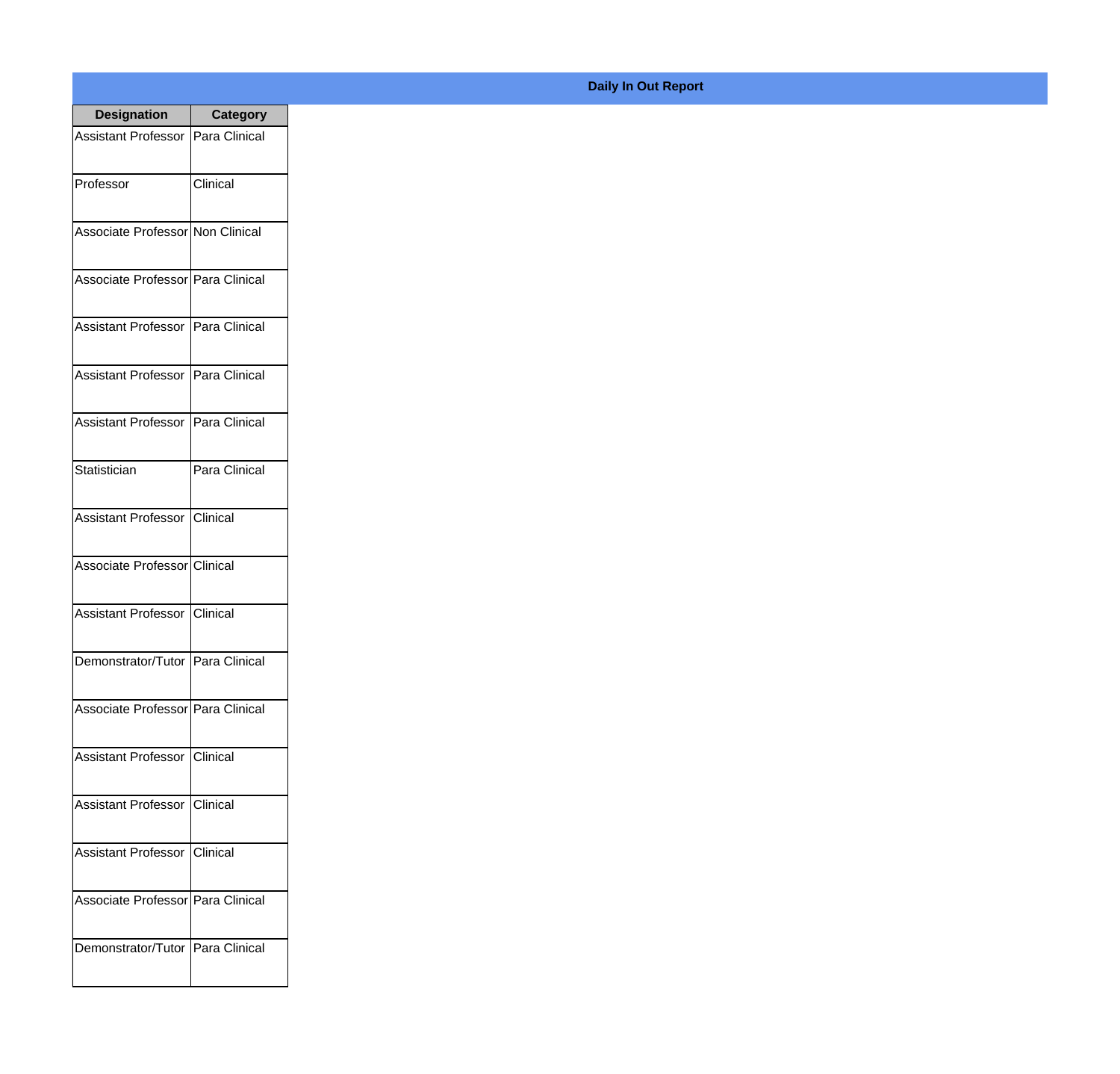| <b>Daily In Out Report</b>                       |                                       |             |          |          |       |   |                             |
|--------------------------------------------------|---------------------------------------|-------------|----------|----------|-------|---|-----------------------------|
| Government<br>Medical College,<br>Khandwa        | <b>DR PRIYESH</b><br><b>IMARSKOLE</b> | 18 Sep 2021 | 10:57:48 | 16:49:03 | 05:52 | P | Community<br>Medicine       |
| <b>Government</b><br>Medical College,<br>Khandwa | <b>DR SANGEETA</b><br>ICHINCHOLE      | 18 Sep 2021 | 11:02:33 |          | 00:00 | E | Physiology                  |
| Government<br>Medical College,<br>Khandwa        | DR NISHA MANDLOI<br><b>PANWAR</b>     | 18 Sep 2021 | 16:52:56 |          | 00:00 | E | Obstetrics &<br>Gynaecology |
| <b>Government</b><br>Medical College,<br>Khandwa | DR NANDINI DIXIT                      | 18 Sep 2021 | 12:00:21 |          | 00:00 | E | Paediatrics                 |
| Government<br>Medical College,<br>Khandwa        | <b>DR MUKTESHWARI</b><br><b>GUPTA</b> | 18 Sep 2021 | 11:38:07 | 16:49:17 | 05:11 | P | Pharmacology                |
| Government<br>Medical College,<br>Khandwa        | <b>DR PURTI AGARWAL</b><br>SAINI      | 18 Sep 2021 | 10:53:16 |          | 00:00 | E | Pathalogy                   |
| <b>Government</b><br>Medical College,<br>Khandwa | DR YASHPAL RAY                        | 18 Sep 2021 | 11:16:28 |          | 00:00 | E | Anatomy                     |
| Government<br>Medical College,<br>Khandwa        | RENU<br>WAGHMARE                      | 18 Sep 2021 | 10:12:25 | 16:56:04 | 06:44 | P | Community<br>Medicine       |